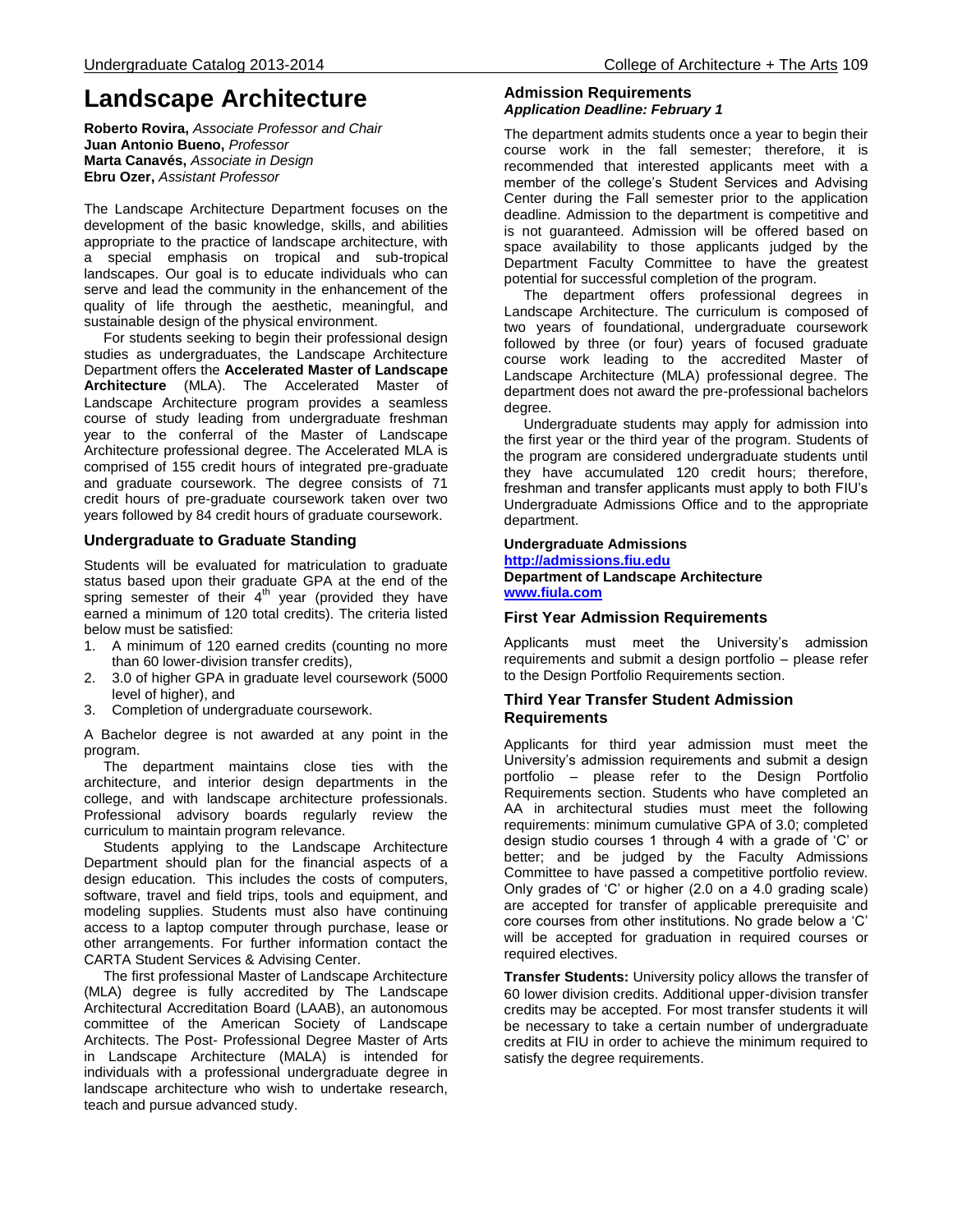### **Third Year Native Student Admission Requirements**

FIU undergraduate students who wish to change their major to landscape architecture should check program requirements and be advised by the college's undergraduate advisors well in advance of application for admission. Departmental approval is required.

### **Design Portfolio Requirements**

applicants must meet University admissions requirements. Applicants to the Landscape Architecture Department degree programs must also submit a portfolio for departmental review that demonstrates the candidate's creative aptitudes. The design portfolio is evaluated based on a candidate's demonstrated sense of composition, attention to detail, graphic communication skills, expressive quality, and sense of space, accuracy, and observation.

 A physical design portfolio should be formatted to fit on 8.5'' x 11" sheets, bound and carefully packaged, with a maximum thickness of 3". Applicants may also include 11' x 17" sheets provided they are folded to 8.5" x 11". Design portfolios may include two-dimensional storyboards (a sequence of still images that show a story), computer printouts, and photographs of small three-dimensional models/projects.

 Digital design portfolios may be submitted in lieu of a physical portfolio and should be formatted to fit on 8.5" x 11" pages within a single, multi-page PDF file. Please refer to the departmental website for details as to where the portfolio needs to be sent.

 The deadline for portfolio submission is February 1st of each year. Portfolios submitted after this date will be considered if studio space is available. Additional details on portfolio requirements can be reviewed through **[www.fiula.com](http://www.fiula.com/)**.

### **First Year Design Portfolio Requirements**

All candidates' design portfolios must include a one-page statement outlining your intentions, aspirations, and purpose in pursuing a professional degree in landscape architecture. In addition, all candidates' design portfolios require three freehand drawings based on accurate observations: (1) a drawing of a stair or stairs, (2) a drawing of a bicycle or bicycles or a part of a bicycle or bicycles, and (3) a drawing of your own choice. These drawings may be in ink, pencil or charcoal. In addition to the three required freehand drawings, the first year design portfolio may contain reproductions of a two-or-three dimensional work.

### **Third Year Design Portfolio Requirements**

All candidates' design portfolios must include a one-page<br>(maximum) statement outlining your intentions. (maximum) statement outlining your intentions, aspirations, and purpose in pursuing a professional degree in landscape architecture. The design portfolio should include no more than 10 examples of your design work executed within the past two years. Examples include, but are not limited to, studies of buildings or landscapes that demonstrate your analytical ability. Recent art and/or design projects that the applicant completed in collaboration with others are acceptable as long as the example contains an explanation of the

applicant's role in the process. Portfolios may not contain samples of architectural or interior design construction documents either by hand or by computer.

### **Ownership of Student Work**

Student work submitted to the department in satisfaction of course or degree requirements becomes the physical property of the department. However, students retain all rights to the intellectual property of such work. This work may include papers, drawings, models, and other materials. The Landscape Architecture Department assumes no responsibility for safeguarding such materials. At its discretion, the department may retain, return, or discard such materials. The department will not normally discard the materials of current students without giving them a chance to reclaim them.

 Students must petition the department in writing for any deviation from the established policies.

### **Study Abroad**

Study abroad is an important component of the degree program. Our study abroad center is located in Genoa, Italy. The Genoa center is ideally situated in the historic center of the city in a renovated former convent dating from the 13th century. During the semester abroad option in Italy, students are afforded an opportunity to study those artistic, architectural, landscape and interior spaces and artifacts that have long been acknowledged for their exceptional and enduring value to Western design culture. Other travel options may be available. Departmental approval is required for participation.

# **Accelerated Master of Landscape Architecture**

### **Degree Program Hours: 155**

The accelerated Master of Landscape Architecture program provides a seamless course of study leading from undergraduate freshman year to the conferral of the Professional Master of Landscape Architecture degree (MLA). The Accelerated MLA is comprised of 155 credit hours of integrated pre-graduate and graduate coursework. The degree consists of 71 credit hours of pregraduate coursework taken over two years followed by 84 credit hours of graduate coursework.

### **Undergraduate to Graduate Standing**

Students will be evaluated for matriculation to graduate status based upon their graduate GPA at the end of the spring semester of their  $4<sup>th</sup>$  year (provided they have earned a minimum of 120 total credits). The criteria listed below must be satisfied:

- 1. A minimum of 120 earned credits (counting no more than 60 lower-division transfer credits),
- 2. 3.0 of higher GPA in graduate level coursework (5000 level of higher), and
- 3. Completion of undergraduate coursework.

No Bachelor degree is awarded in the accelerated MLA degree path.

 The degree program emphasizes integrative learning shared with the architecture and interior design programs at the pre-graduate level through a 2-year foundational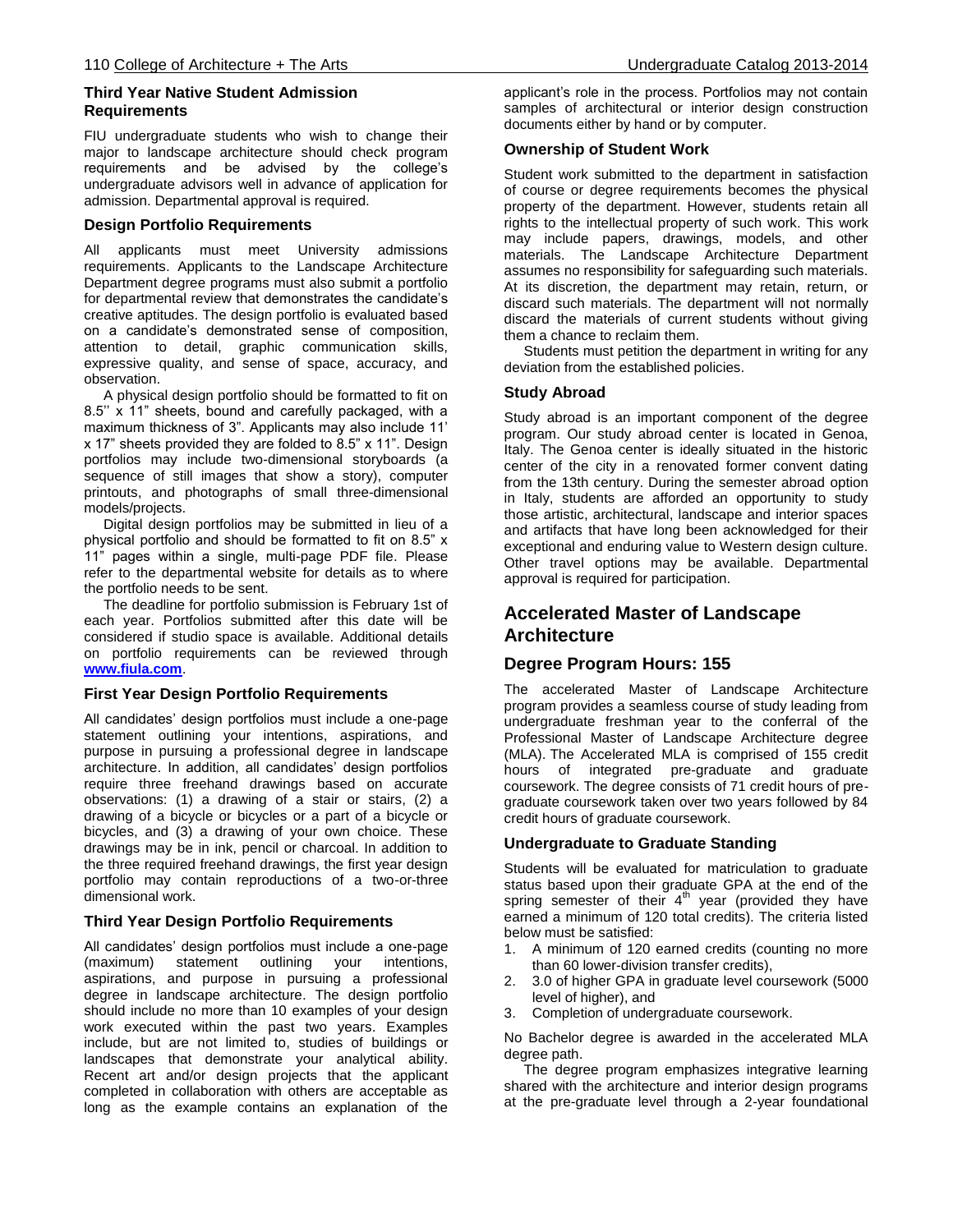curriculum.

 Graduates from the accelerated degree program have exceptional preparation for professional practice, and are superbly prepared for leadership within the profession.

 It is the goal of the accelerated MLA track to educate individuals to serve and lead the community in the enhancement of the quality of life through the aesthetic, meaningful, and sustainable design of the physical environment. The program aims at developing critical thinking skills and provides specialized value-added education to produce graduates that are skilled, articulate and committed to advance the profession of landscape architecture.

### **Pre-Graduate Preparation**

Students should enroll in Lower Division design courses the first semester they attend FIU or their progress through the curriculum will be delayed. Seats for the Pre-Graduate course of study are limited and cannot be guaranteed to all students.

### **Progression Requirements**

No grade below a 'C' will be accepted for graduation in required courses or required electives.

 Students must have a cumulative grade point average of 3.0 or higher at the conclusion of 120 credit hours to continue in the program.

### **Pre-Graduate Level Course Requirements (71)**

| Design Graphics 1                       | 2                               |
|-----------------------------------------|---------------------------------|
| Design Graphics 2                       | 2                               |
| Design Studio 1                         | 4                               |
| Design Studio 2                         | 4                               |
| Design Studio 3                         | 4                               |
| Design Studio 4                         | 4                               |
|                                         | 3                               |
| <b>Structures and Systems</b>           | 3                               |
| History of Design from Antiquity to the |                                 |
| Middle Ages                             | 3                               |
| History of Design from the Renaissance  |                                 |
| to the XIX Century                      | 3                               |
| <b>Fundamentals of Digital Design</b>   | 3                               |
|                                         | Materials and Methods of Design |

### **Course requirements also include 36 credits of general education coursework.**

Courses are selected from the following categories:

### **Verbal Communication (9)**

| <b>ENC 1101</b><br><b>ENC 1102</b><br>COM 3110 | Writing and Rhetoric I<br>Writing and Rhetoric II<br><b>Business and Professional</b><br>Communication | 3<br>3<br>3 |
|------------------------------------------------|--------------------------------------------------------------------------------------------------------|-------------|
| <b>Environmental Context (9)</b>               |                                                                                                        |             |
| <b>MAC 1114</b>                                | Trigonometry                                                                                           | 3           |
| PHY 2023                                       | <b>Survey of General Physics</b>                                                                       | 3           |
| <b>EVR 1017</b>                                | The Global Environment and Society                                                                     | 3           |
| <b>Cultural Context (9)</b>                    |                                                                                                        |             |
| HUM 3306                                       | History of Ideas                                                                                       | 3           |
| PHI 2103                                       | <b>Critical Thinking</b>                                                                               | 3           |
| PHI 2600                                       | Introduction to Ethics                                                                                 | 3           |
| <b>Creative Context (9)</b>                    |                                                                                                        |             |
| ARH 4450                                       | Modern Art                                                                                             | 3           |
| ARH 4470                                       | Contemporary Art                                                                                       | 3           |
|                                                | and one course selected from:                                                                          |             |

| College of Architecture + The Arts 111 |  |
|----------------------------------------|--|
|----------------------------------------|--|

| ART 2300C | <b>Beginning Drawing</b>  |   |
|-----------|---------------------------|---|
| ART 2500C | <b>Beginning Painting</b> |   |
| ART 2750C | <b>Beginning Ceramics</b> | 3 |

### **Graduate Level Course Requirements (84)**

All accelerated MLA students must complete the following requirements or their equivalent. A minimum of 84 semester hours is required to graduate:

| LAA 5653           | Landscape Architecture Graduate<br>Design 1 | 6 |
|--------------------|---------------------------------------------|---|
| LAA 6654           | Landscape Architecture Graduate             |   |
|                    | Design 2                                    | 6 |
| LAA 6655           | Landscape Architecture Graduate             |   |
|                    | Design 3                                    | 6 |
| LAA 6656           | Landscape Architecture Graduate             |   |
|                    | Design 4                                    | 6 |
| LAA 6363           | Landscape Architecture Graduate             |   |
|                    | Design 5                                    | 6 |
| LAA 5716           | History of Landscape Architecture           | 3 |
| LAA 5374           | Computer Practices in Landscape             |   |
|                    | Architecture II                             | 3 |
| LAA 5541           | South Florida Landscapes                    | 3 |
| LAA 5381           | Computer Practices in Landscape             |   |
|                    | Architecture III                            | 3 |
| LAA 6382           | Analysis Methods                            | 3 |
| LAA 6521           | <b>Tropical Landscapes</b>                  | 3 |
| LAA 5422           | Landscape Development                       | 3 |
| LAA 5425           | Landscape Documentation                     | 3 |
| LAA 5235           | Theory of Landscape Architecture            | 3 |
| LAA 6916           | Research Methods                            | 3 |
| LAA 5423           | Landscape Construction                      | 3 |
| LAA 6910           | <b>Graduate Seminar</b>                     | 3 |
| LAA 6970           | Master's Project                            | 6 |
|                    | or                                          |   |
| LAA 6971           | Master's Thesis                             | 6 |
| LAA 6215           | Professional Practice in Landscape          |   |
|                    | Architecture                                | 3 |
| Dirootod Elootivoo |                                             | C |

Directed Electives 9

# **Certificate in Landscape Architecture**

The Certificate in Landscape Architecture offers students the ability to explore the design, planning, and management of regional landscapes. This program is developed to serve undergraduate students within the School of Architecture and in related fields such as Environmental Science and Biological Sciences who would like to seek to expand their academic experience with this area of specialized study. Focused on landscape design and development, the certificate seeks to extend students' skills, knowledge, and critical thinking about the design, making, and managing of existing and built landscape environments. Students who wish to earn the Certificate in Landscape Architecture should contact a School of Architecture undergraduate advisor in advance of pursuing this course of study. Certificate Requirements Students earning this certificate must accumulate 18 credit hours with a satisfactory grade from the following list of available courses.

### **Program Requirements**

| <b>LAA 3372L</b> | Computer Applications in Landscape<br>Architecture |
|------------------|----------------------------------------------------|
| LAA 3333         | Site Analysis and Design                           |
| LAA 4242         | Modern Landscape Architecture                      |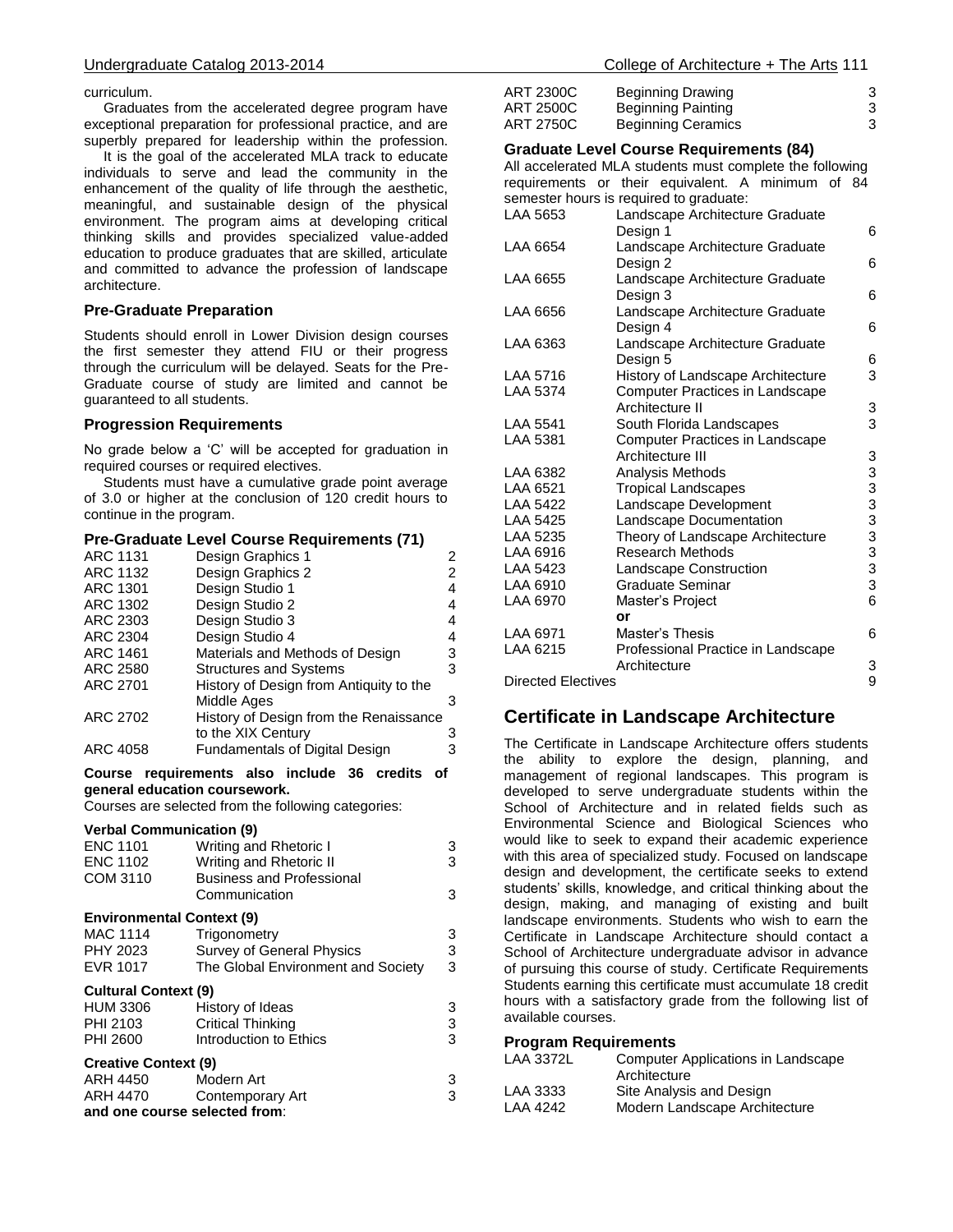| LAA 3232        | Theory of Planting Design        |
|-----------------|----------------------------------|
| <b>LAA 3712</b> | Image of the Garden: Nature and  |
|                 | Culture                          |
| LAA 3602        | South Florida Landscapes         |
| LAA 3802        | Landscape Development            |
| LAA 4546        | <b>Tropical Landscapes</b>       |
| <b>LAA 3420</b> | <b>Landscape Construction</b>    |
| LAA 5235        | Theory of Landscape Architecture |
| LAA 3212        | Landscape Documentation          |
|                 |                                  |

Courses on the list may require prerequisites and/or program approval.

### **Course Descriptions Definition of Prefixes**

LAA-Landscape Architecture; URP-Urban and Regional Planning

F-Fall semester offering; S-Spring semester offering; SS-Summer semester offering.

**LAA 3212 Landscape Documentation (3).** Production of landscape construction documents, including drawings and project manual with bidding documents, contract documents and technical specifications on the computer. Prerequisites: LAA 3802, LAA 3420, ARC 4058 or equivalent.

**LAA 3232 Theory of Planting Design (3).** An introduction to the study of principles and methods related to the ecological, functional, and aesthetic use of vegetation in landscape architecture. Prerequisite: Program approval.

**LAA 3248 Catalysts of the Urban Canvas (3).** Seminarbased course exploring the relationship of focused landscape and architectural interventions in the evolution and development of the urban fabric and its physical context.

**LAA 3333 Site Analysis and Design (3).** Introduction to ecological, functional, and aesthetic considerations in site analysis, planning and design.

**LAA 3341 Visual Notation in Landscape Architecture I (3).** Course will focus on technique, through exercise and assignments of varying degrees of complexity to explore and develop a range of skills necessary to develop confidence in drawing landscape architecture. Prerequisite: Program approval.

**LAA 3350C Landscape Architecture Design 5 (4).** Landform as a design element. Integration of landform design and structure. Small to mid-sized scale projects of limited complexities. Prerequisite: ARC 2304. Corequisites: LAA 3712, LAA 3802.

**LAA 3354C Landscape Architecture Design 6 (4).** Development of design proposals applying principles and methods in landscape architecture within a tropical and sub-tropical context. Regional mid-sized to large scope scale projects. Prerequisites: LAA 3712, LAA 3802. Corequisites: LAA 3420, LAA 3602.

**LAA 3372L Computer Applications in Landscape Architecture (3).** Advanced study of computer software packages applicable to the architecture office environment, with particular emphasis on CAD software,

graphics packages and desktop publishing. Prerequisite: Program approval.

**LAA 3377C GIS Applications in Landscape Modeling (3).** Introduction to modeling capabilities of GIS in the planning process addressing the natural and cultural characteristics of the landscape. Prerequisite: Program approval.

**LAA 3420 Landscape Construction (3).** Technical aspects of the design and specification of sitework, including materials, products, and methods of installation used in landscape construction. Prerequisites: LAA 3802, ARC 4058 or equivalent.

**LAA 3430 Landscape Structures (3).** Production of landscape construction details for structures and systems used in landscape architecture. Prerequisite: Program approval.

**LAA 3602 South Florida Landscapes (3).** Study of the structure, function, and change in the natural and cultural landscapes of tropical and subtropical regions. Prerequisite: Program approval.

**LAA 3712 Image of the Garden: Nature and Culture (3).** Exploration of garden traditions as symbiotic expressions of nature and culture. Emphasis on European gardens, Islamic courtyards, Japanese gardens, and modernist and contemporary gardens and parks. Prerequisites: ENC 1101 and ENC 1102.

**LAA 3802 Landscape Development (3).** Technical aspects of the design and specification of earthwork, including materials, products, and methods of installation used in landscape development. Prerequisites: ARC 4058 or equivalent.

**LAA 3905C Special Topics Design Studio (4).** A landscape architectural design studio based on a particular aspect of landscape architectural design under the direction of appropriate faculty.

**LAA 3936 Cejas Eminent Scholar Seminar (1-3).** This is a seminar/workshop course taught by distinguished educators scholars, and designers. Lectures, critical readings, and discussions of thematic topics make up the methodology of the course.

**LAA 4210 Professional Office Practice (3).** An introduction in office administration, negotiation of contracts, fee structure, professional ethics, client and public relations. Business organization, procedure scheduling and task allocation. Prerequisite: Program approval.

**LAA 4230 Theory of Landscape Architecture (3).** Critical review of the environmental parameters, morphological concepts and ideological principles that generate form and meaning in landscape architecture. Prerequisite: Program approval.

**LAA 4242 Modern Landscape Architecture (3).** Critical review of the origins and development of modern and post modern expressions in landscape architecture.

**LAA 4344 Italian Design and Culture (3).** Course to develop practical facility with the Italian language for conducting everyday tasks, engaging socially and increasing the qualitative depth of the work to be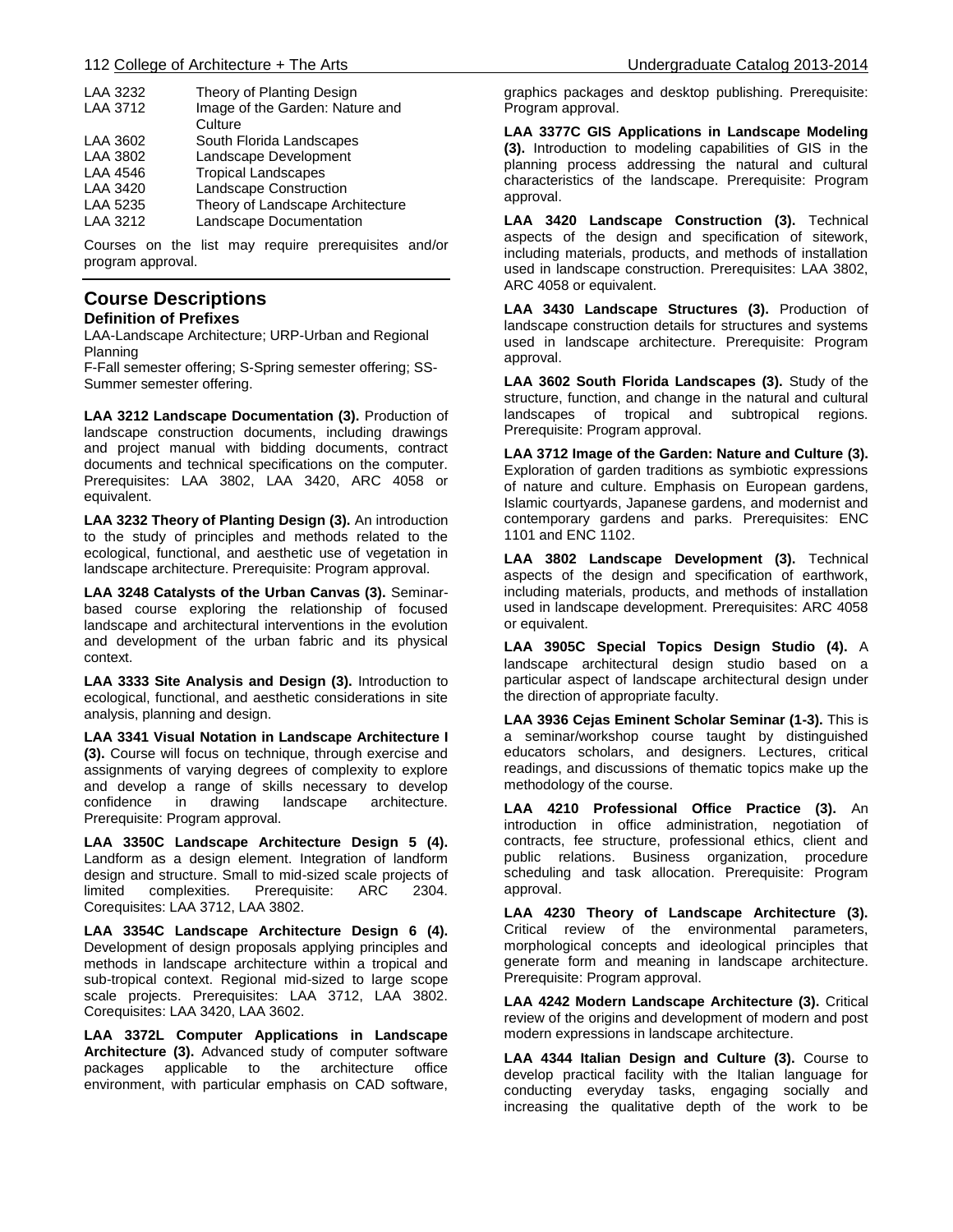accomplished in the course. Corequisites: LAA 4354C, LAA 4345.

**LAA 4345 Landscape Architecture of the City (3).** The study of urban landscape architecture in Genoa, Italy, with emphasis on analysis and representation using manual drawing, digital photography, and conceptual model. Corequisites: LAA 4344, LAA 4354C.

**LAA 4354C Landscape Architecture Design 7 (4).** Exploration of form, circulation and spatial contexts for the design of urban sites. Consideration of cultural and natural factors addressing intermediate to large scale complexity. Prerequisites: LAA 3420, LAA 3602. Corequisite: LAA 4375C.

**LAA 4355C Landscape Architecture Design 8 (4).**  Exploring contemporary landscape architecture issues through the design of projects varying in scale and complexity. Prerequisite: LAA 4354C. Corequisites: LAA 4210, LAA 3212.

**LAA 4375C Computer Modeling (3).** This course will explore computer modeling in landscape architecture. Prerequisite: Program approval.

**LAA 4546 Tropical Landscapes (3).** The study of the structure, function, and change in the natural and cultural landscapes of tropical and subtropical regions. Prerequisite: Program approval.

**LAA 4940 Landscape Architecture Internship (3).** Advanced issues in professional practice learned through work experience with a licensed practitioner. Prerequisites: LAA 3350C, LAA 3354C, LAA 4354C.

**LAA 5233 Theory of Planting Design (3).** Study of principles and methods related to the ecological, functional, and aesthetic use of vegetation in landscape architecture. Prerequisite: Program approval. (SS)

**LAA 5235 Theory of Landscape Architecture (3).** Critical review of the environmental parameters, morphological concepts and ideological principles that generate form and meaning in landscape architecture. Prerequisite: LAA 5716. (S)

**LAA 5243 Regional Landscape Issues (3).** Exploration of the landscape as cultural construct of social, economic, and scientific values relevant to regional issues of land use and management. Prerequisite: Program approval. (SS)

**LAA 5249 Catalysts of the Urban Canvas (3).** Seminarbased course exploring the relationship of focused landscape and architectural interventions in the evolution and development of the urban fabric and its physical context.

**LAA 5331 Site Analysis and Design (3).** Introduction to ecological, functional, and aesthetic considerations in site analysis, planning and design. Prerequisite: Program approval.

**LAA 5346 Visual Notation in Landscape Architecture I (3).** Course will develop drawing skills in multiple media, actively engaging in projects of drawing as a medium of investigation, documentation, memory, observation and presentation for landscape architecture. Prerequisite: Program approval.

**LAA 5371 Computer Practices in Landscape Architecture 1 (3).** Computer applications of graphics, modeling, and animation techniques used in landscape architecture. Prerequisite: Program approval. (SS)

**LAA 5374 Computer Practices in Landscape Architecture 2 (3).** Computer application of drafting and design techniques used in landscape architecture. Prerequisites: LAA 5371, Program approval. (F)

**LAA 5378 GIS Applications in Landscape Modeling (3).** Introduction to modeling capabilities of GIS in the environmental planning process addressing the natural and cultural characteristics of the landscape. Prerequisite: Program approval. (SS)

**LAA 5381 Computer Practices in Landscape Architecture 3 (3).** Contemporary methods of digital representation for landscape architecture. Intensive exploration if three dimensional modeling and rendering techniques. Prerequisites: LAA 5371, LAA 5374, program approval.

**LAA 5422 Landscape Development (3).** Technical aspects of the design and specification of earthwork, including materials, products, and methods of installation used in landscape development. Prerequisite: LAA 5371. (F)

**LAA 5423 Landscape Construction (3).** Technical aspects of the design and specification of sitework, including materials, products, and methods of installation used in landscape construction. Prerequisite: LAA 5422. (S)

**LAA 5425 Landscape Documentation (3).** Production of landscape documents including drawings and project manual, bidding documents, contract documents and technical specifications on the computer. Prerequisite: LAA 5423. (F)

**LAA 5427 Landscape Structures (3).** Production of landscape construction details for structures and systems used in landscape architecture. Prerequisite: LAA 5423. (F)

**LAA 5540 Landscape Horticulture (3).** Overview of horticultural management practices related to the growth, transport, installation, and maintenance of vegetative materials used in landscape architecture. Prerequisite: Program approval. (SS)

**LAA 5541 South Florida Landscapes (3).** Study of structure, function, and change in the natural and cultural landscapes of tropical and subtropical Florida. Prerequisite: Program approval. (S)

**LAA 5605 Design Foundations (3).** The course is a rigorous introduction to design fundamentals. It builds a design language through lectures, practical experiences, exploring techniques, materials, skills, making and critical thinking. Prerequisite: Program approval. Corequisites: LAA 5346 and LAA 5371.

**LAA 5652 Formative Studio (6).** Introduction to concept development, spatial expression, and representational techniques in landscape architecture. Prerequisite: LAA 5346 and LAA 5XXX Computer Applications in Landscape Architecture. (F)